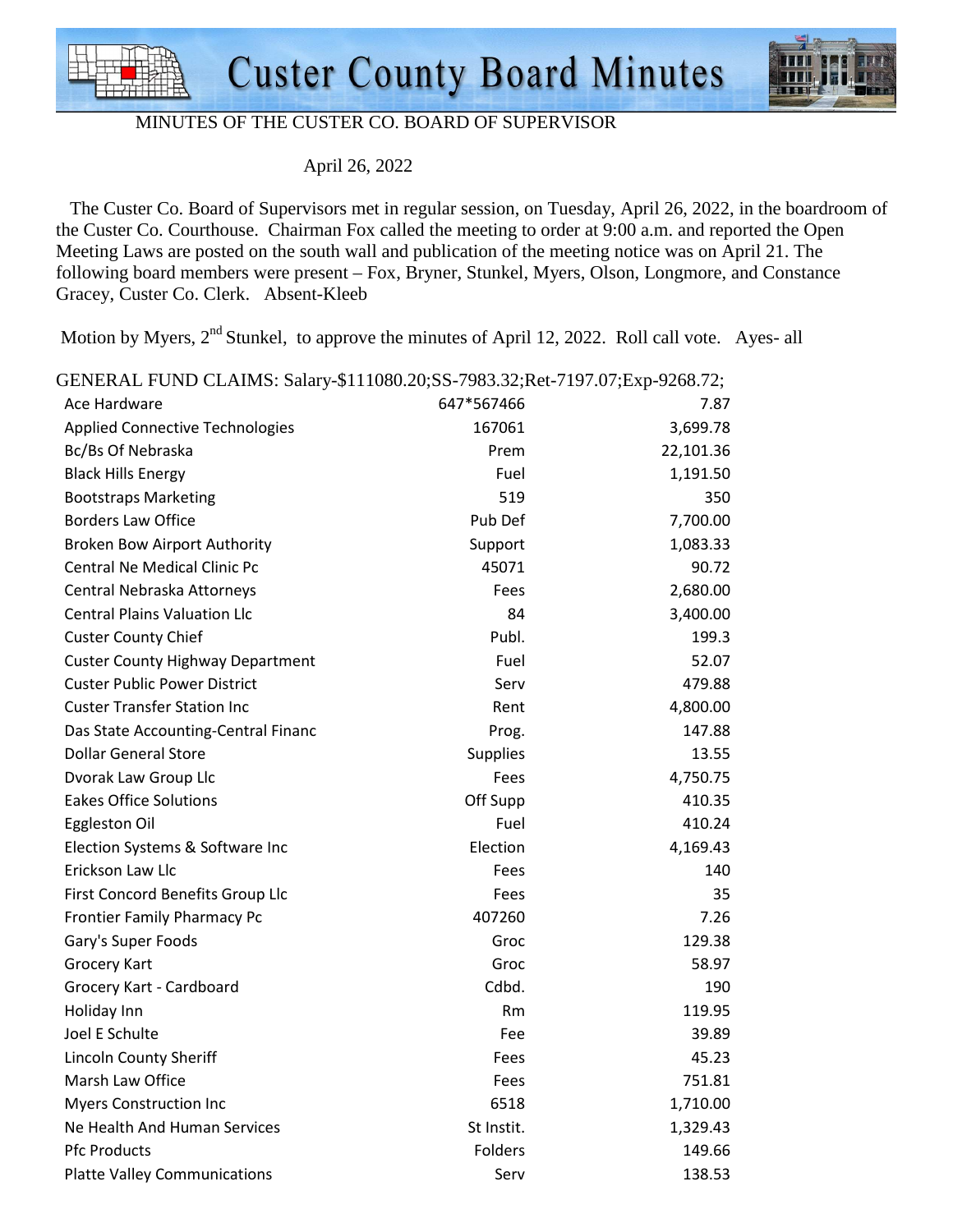|  |  | <b>Custer County Board Minutes</b> |
|--|--|------------------------------------|
|  |  |                                    |



| <b>Quill Corporation</b>                                                                               | Off Supp  | 198.72   |
|--------------------------------------------------------------------------------------------------------|-----------|----------|
| Raymen L Trew                                                                                          | Fees      | 20       |
| Sennett Duncan Jenkins & Wickham                                                                       | Fees      | 833.33   |
| Sikyta Law Office Llc                                                                                  | Fees      | 583.5    |
| <b>Syndicate Publishing</b>                                                                            | Subsc.    | 35       |
| Taylor Heating & Cooling, Llc                                                                          | Rep       | 96       |
| The Radar Shop                                                                                         | 14081     | 392      |
| <b>Trotter Service</b>                                                                                 | Fuel      | 3,108.39 |
| Trotters Whoa & Go West                                                                                | Fuel      | 516.33   |
| University Of Nebraska                                                                                 | Internet  | 1,200.00 |
| University Of Nebraska                                                                                 | Telephone | 1,458.55 |
| Usda, Aphis, Wildlife Services                                                                         | Contract  | 8,513.89 |
| Verizon Wireless                                                                                       | Serv      | 40.01    |
| Village Uniform                                                                                        | 543609    | 23.08    |
| Watch Guard Video                                                                                      | Grant     | 36       |
| 911 Custom                                                                                             | 48201     | 2,580.00 |
| Motion by Myers, 2 <sup>nd</sup> Stunkel, to approve the General Fund claims. Roll call vote. Ayes-all |           |          |

ROAD FUND CLAIMS: Salary-\$62684.72; SS-4622.38;Ret-3961.88;Exp-1694.62

| <b>Akrs Equipment</b>                   | 3073824   | 146.73    |
|-----------------------------------------|-----------|-----------|
| Bc/Bs Of Nebraska                       | Prem      | 16,598.11 |
| <b>Bk Commodities Inc</b>               | 164302 Cc | 4,990.96  |
| Central Nebraska Diesel                 | 64367     | 864       |
| Chris Jacobsen                          | Exp       | 30        |
| <b>Colonial Research Chemical Co</b>    | Fees      | 896       |
| <b>Contech Engineered Solution</b>      | 24678771  | 6,099.00  |
| <b>Custer County Clerk</b>              | Pstge     | 64.13     |
| <b>Custer County Highway Petty Cash</b> | Reimb.    | 28.25     |
| <b>Eakes Office Solutions</b>           | Off Supp  | 35.33     |
| <b>Farritor Auto Parts</b>              | 99983     | 375       |
| <b>Fastenal Company</b>                 | 190125    | 128       |
| <b>Filter Care</b>                      | 126356    | 308.8     |
| First Concord Benefits Group Llc        | Fees      | 22.5      |
| Garrett Tires, Treads & Appliances      | 70013653  | 2,042.14  |
| <b>Grint's Farm Supply</b>              | 220099    | 12.95     |
| <b>Interstate Battery Systems</b>       | 230003405 | 117.95    |
| <b>Island Supply Welding Company</b>    | 265686    | 70        |
| K Jacobsen Services                     | Serv      | 525       |
| Martin Marietta                         | Contr.    | 4,056.36  |
| Mead Lumber                             | 7444444   | 773.3     |
| Nebraska Truck Center                   | 213457    | 1,762.24  |
| Nmc Exchange Llc Ne Machinery Co        | 1067719   | 7,412.35  |
| Oak Creek Engineering Llc               | Eng.      | 3,375.00  |
| O'brien's Hardware                      | 182432    | 6.98      |
| Orscheln Farm And Home--Road            | 10078     | 248.86    |
| <b>Overton Sand &amp; Gravel</b>        | Gravel    | 1,599.30  |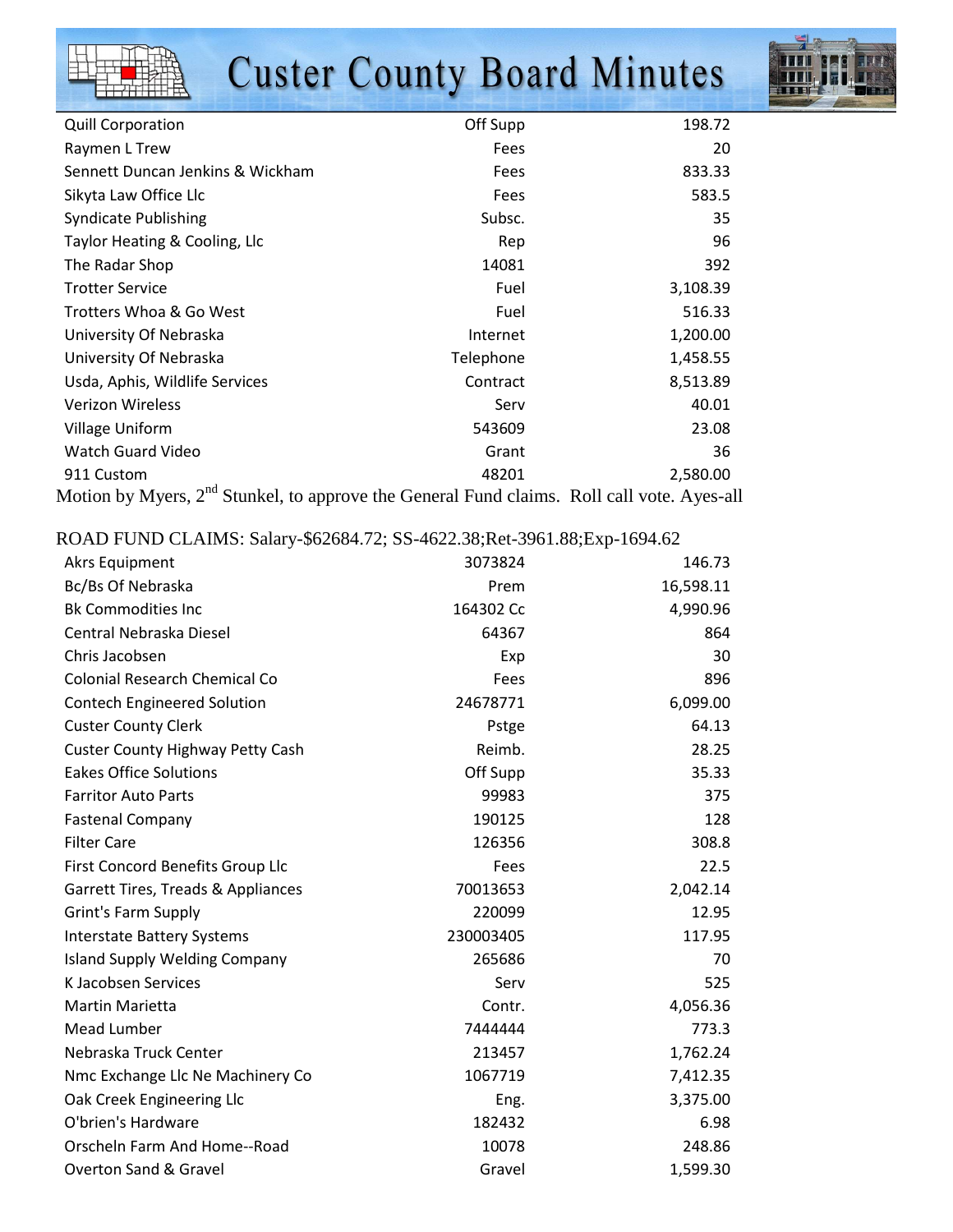|                                                                                                                                                                                                                        | <b>Custer County Board Minutes</b> |           |  |
|------------------------------------------------------------------------------------------------------------------------------------------------------------------------------------------------------------------------|------------------------------------|-----------|--|
| Paulsen, Inc                                                                                                                                                                                                           | Gravel                             | 1,516.29  |  |
| Road Builders Machinery & Supply                                                                                                                                                                                       | R00404                             | 2,475.00  |  |
| Rose Equipment Inc                                                                                                                                                                                                     | 13695                              | 2,568.00  |  |
| <b>Trotter Service</b>                                                                                                                                                                                                 | 552803                             | 29,644.75 |  |
| Wenquist Inc.                                                                                                                                                                                                          | 315447                             | 939.34    |  |
| Motion by Olson, 2 <sup>nd</sup> Stunkel, to approve the Road Fund claims. Roll call vote. Ayes-all                                                                                                                    |                                    |           |  |
| <b>COMMUNICATIONS FUND CLAIMS: Salary-\$</b>                                                                                                                                                                           |                                    |           |  |
| <b>Applied Connective Technologies</b>                                                                                                                                                                                 | 167098                             | 13,202.82 |  |
| Bc/Bs Of Nebraska                                                                                                                                                                                                      | Prem                               | 2,697.72  |  |
| Centurylink                                                                                                                                                                                                            | Serv                               | 563.1     |  |
| <b>Great Plains Communications</b>                                                                                                                                                                                     | Serv                               | 450.96    |  |
| Ne Central Telephone Co                                                                                                                                                                                                | Serv                               | 219.43    |  |
| <b>Platte Valley Communications</b>                                                                                                                                                                                    | Serv                               | 2,864.25  |  |
|                                                                                                                                                                                                                        | Serv                               | 37.98     |  |
| Village Of Ansley<br>Motion by Stunkel, 2 <sup>nd</sup> Bryner, to approve the Communications Fund claims. Roll call vote. Ayes-all                                                                                    |                                    |           |  |
| DEEDS PRESERVATION and MODERNIZATON FUND CLAIMS: Salary-\$                                                                                                                                                             |                                    |           |  |
| Microfilm Imaging Systems Mis                                                                                                                                                                                          | Film                               | 36        |  |
| Motion by Bryner, 2 <sup>nd</sup> Olson, to approve the Deeds P&M Fund claims. Roll call vote. Ayes-all                                                                                                                |                                    |           |  |
| REPURPOSED HOUSING FUND CLAIMS:                                                                                                                                                                                        |                                    |           |  |
| CDS Inspections and Beyond                                                                                                                                                                                             | Hsg.grant                          | 1900.00   |  |
| Motion by Bryner, 2 <sup>nd</sup> Olson, to approve the Repurposed Housing Fund claims. Roll call vote. Ayes-all                                                                                                       |                                    |           |  |
| STOP PROGRAM FUND CLAIMS:                                                                                                                                                                                              |                                    |           |  |
| Mph Industries Inc                                                                                                                                                                                                     | 6017246-B                          | 1,155.96  |  |
| Motion by Bryner, 2 <sup>nd</sup> Longmore, to approve the Stop Program Fund claims. Roll call vote. Ayes-all                                                                                                          |                                    |           |  |
| VISITORS PROMOTION FUND CLAIMS:                                                                                                                                                                                        |                                    |           |  |
| <b>Custer County Chief</b>                                                                                                                                                                                             | Adv.                               | 20        |  |
| Motion by Bryner, 2 <sup>nd</sup> Stunkel, to approve the Visitor's Promotion Fund claims. Roll call vote. Ayes--all                                                                                                   |                                    |           |  |
| Motion by Olson, 2 <sup>nd</sup> Bryner, to adjourn as the Co. Board and convene as the <b>Board of Equalization at 9:25</b><br>a.m. Roll call vote. Ayes-all Nays-none                                                |                                    |           |  |
| Co. Assessor Lymber presented these tax corrections:<br>Motion by Longmore, 2 <sup>nd</sup> Olson, to approve a 2019 tax list correction, homestead exemption percentage<br>changed, \$83.64. Roll call vote. Ayes-all |                                    |           |  |
| Motion by Bryner, $2^{nd}$ Myers, to adjourn as the <b>Board of Equalization</b> and reconvene as the County Board at<br>9:27 a.m. Roll call vote. Ayes-all Nays-none                                                  |                                    |           |  |

Chairman Fox read the work write up for a housing rehab grant. Motion by Longmore,  $2<sup>nd</sup>$  Myers, to approve Work Write-Up CSTR#38. Roll call vote. Ayes-all